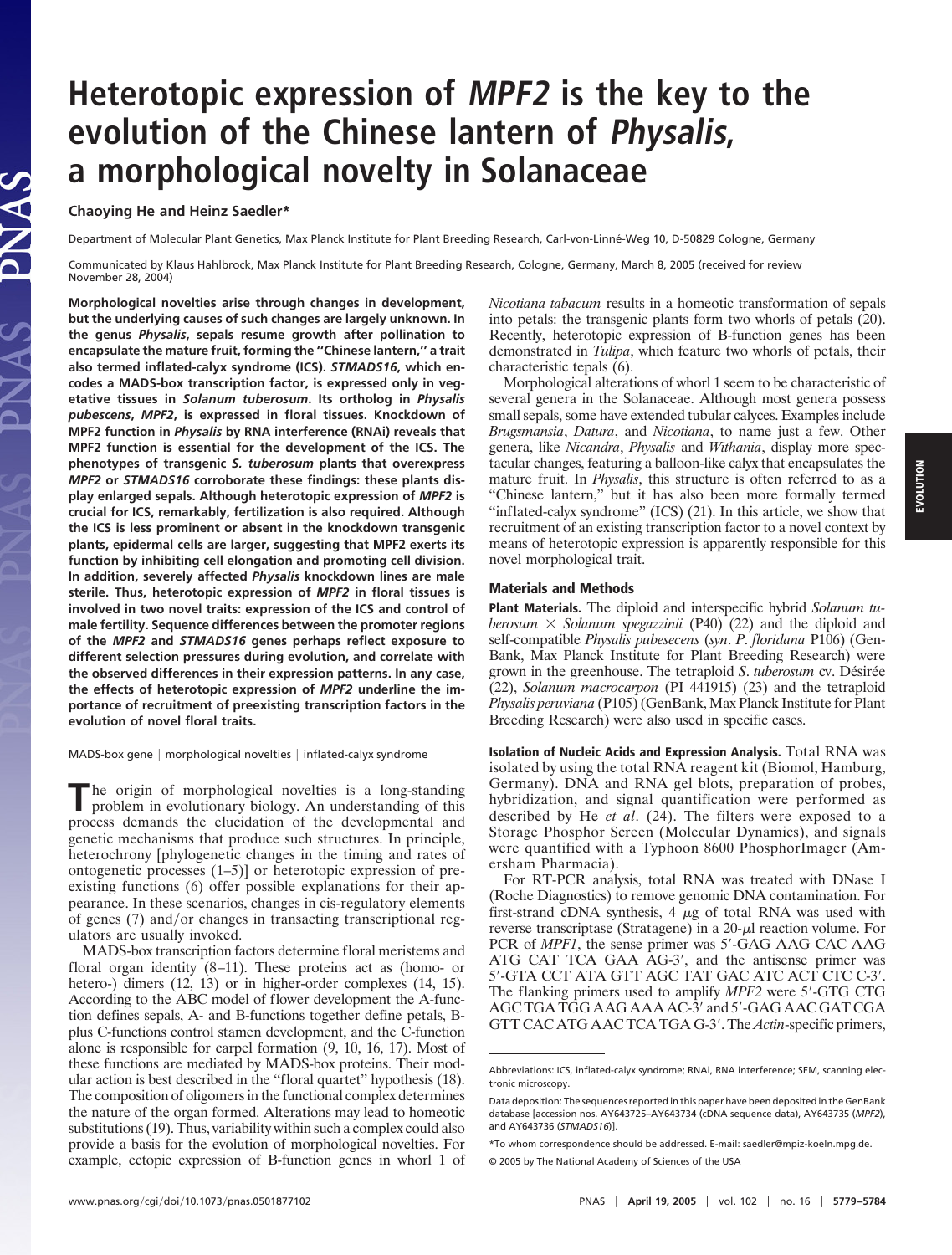5'-ATG GCA GAC GGA GAG GAT ATT CAG-3' and 5'-GCA CTT CCT GTG GAC AAT AGA AGG-3', were designed on the basis of the *S*. *tuberosum* actin gene sequence (X55751). The three gene-specific primer pairs were used together in the same reaction to monitor the expression of all three target genes simultaneously. PCR (annealing temperature 60°C, extension at 72°C) was performed in 50- $\mu$ l volumes by using the *Taq* polymerase (Roche), and the PCR products were separated by electrophoresis on a 1.5% agarose gel.

**Isolation of Genes and cDNAs, and Promoter Definition.** The Expand High-Fidelity PCR System (Roche) was used for all procedures. cDNAs for *STMADS11*, *STMADS16*, and their orthologs were isolated by RACE (rapid amplification of cDNA ends) by using the 5'/3' Rapid Amplification of cDNA Ends kit (Roche). In all, 210 5'/3' cDNA clones were isolated from *Physalis* and sequenced. Only two gene products could be identified, *MPF1* and *MPF2*. Gene-specific primers were derived from these cDNAs and from *STMADS11* (25) and *STMADS16* cDNA (26) sequences. Genomic loci were obtained with the Expand Long Template PCR System (Roche), by using sequence-specific primers based on the fulllength cDNA sequences. The promoter regions were isolated by rapid amplification of gDNA ends (RAGE) according to the Universal Genome Walker kit (Clontech). The final PCR products were cloned into the pGEM-T easy Vector (Promega). Putative transcription initiation sites were deduced from the sequences of the longest cDNA fragments obtained by 5'RACE. The *STMADS16*-promoter was defined by comparing different alleles from diploid and tetraploid lines of *S*. *tuberosum* that showed identical expression patterns. The conserved region from  $-470$  to 1380 was compared with the *MPF2-*promoter.

**Expression Constructs and Plant Transformation.** Double-stranded RNA interference (RNAi)-mediated *MPF1* and *MPF2* knockdown was carried out in *P*. *pubescens*. RNAi constructs were assembled by introducing fragments of *MPF1* and *MPF2* cDNAs encoding I, K, and C domains [sense and antisense sequences, separated by a  $\beta$ -glucuronidase (GUS) intron] into the binary vector pFGC1008 as suggested in the ChromDB (www.chromdb.org/). These *MPF1* and *MPF2* cDNA fragments share 49% sequence identity. The primer sequences used to generate the *MPF1* fragment were 5'-CTA CTA GTG GCG CGC CAG TAT GAT GCA ACT GAT TG-3' and 5--CTG GAT CCA TTT AAA TAC GTA TGG ATC GGA GCT C-3'. For *MPF2*, the primers were 5'-CTA CTA GTG GCG CGC CAG CAT GAA GGA TAT CCT TG-3' and 5'-CTG GAT CCA TTT AAA TGC TAG CTG AGT GGT AGC-3-. *Physalis* transformation was performed as described (27).

For overexpression studies, full-length *MPF1*, *MPF2*, and *STMADS16* cDNAs were cloned into the plant binary vector pBin19, introduced into LBA4404 strain of *Agrobacterium tumefaciens* and transformed into *S. tuberosum* cv. Désirée (28). The medium for shoot regeneration and for selection of transformed shoots for the RNAi knockout plants contained 1  $\mu$ mol·liters<sup>-1</sup>  $\alpha$ -naphthaleneacetic acid (NAA), 12.5  $\mu$ mol·liters<sup>-1</sup> 6-benzylamino-purine (6-BAP) and 15 mg·liters<sup> $-1$ </sup> hygromycin. Overexpression lines were selected was on 50 mg·liters<sup>-1</sup> kanamycin. *MPF2* overexpressing calli regenerated shoots at high frequency, but only a few shoots were obtained from *MPF2*-RNAi calli. Prolonged cultivation of transgenic calli occasionally resulted in regeneration. However, several of these transgenic plants did not show any phenotypic alterations relative to wild type. Therefore, *MPF2* might be essential for vegetative development, and complete knockout of its expression may be lethal.

The genotypes of transgenic lines reported in this study were verified by northern analysis by using *HPTII* (hygromycin phosphotransferase II) and *NPTII* (neomycin phosphotransferase II) as a probe in *P*. *pubescens* and *S*. *tuberosum*, respectively.



**Fig. 1.** Stages of flower and fruit development in *S*. *tuberosum* and *P*. *pubescens*. Sb, Syfl, Smfl, Syfr, Slfr, and Sofr are sepals from buds, young flowers, mature flowers, young fruits, large fruits, and old fruits, respectively. Open columns in the graph represent *S*. *tuberosum*, and filled columns represent *P*. *pubescens*. Pollination is indicated by an arrow. (Scale bar, 1 cm.)

**Morphological Analyses and Quantification Procedures.** For scanning electronic microscopy (SEM), fresh material was frozen in liquid nitrogen, sputter-coated with gold, and examined with a digital scanning microscope (DSM940, Zeiss). Five leaves and the corresponding calyces were taken from the youngest mature fruits on the main branch. Quantification of leaf areas and cell sizes was performed by using the NIH IMAGE program (IMAGEJ, available at http://rsb.info.nih.gov/nih-image). From each line, 20 mature calyces were measured.

**Sequence Analysis and Phylogenetic Analysis.** DNAs were sequenced at the Automatic DNA Isolation and Sequencing Unit (ADIS) of the Max Planck Institute for Plant Breeding Research (Cologne, Germany). The upstream regions of *MPF2*, *STMADS16*, and *AGL24* were scanned for potential regulatory sequences in the PLACE database [www.dna.affrc.go.jp/htdocs/PLACE database (29)]. Neighbor-joining trees were generated by PAUP 4.0 by using full-length protein sequences and SQUA from *Antirrhinum majus* (30) as the out-group.

## **Results**

**The ICS, a Morphological Novelty.** Flowers of *S*. *tuberosum* and *P*. *pubescens* have small sepals that form a fused calyx basally. During flowering, the sepals of *P*. *pubescens* are villous, with triangular lobes, and are only  $\approx 10\%$  the size of the petals. In contrast to sepals of *S*. *tuberosum*, the calyx of *P*. *pubescens* resumes growth after pollination (31) to become large and five-angled at maturity, encasing the fruit (Fig. 1). This condition, the ICS (21), is not unique among the  $\approx 96$  genera of the Solanaceae (21, 32). At least 5 solanaceous genera display ICS, including all 75 species of *Physalis* (21). In all these cases, ICS is formed only after pollination.

**Genes Involved in ICS Formation.** Two key observations guided our search for the molecular basis of the ICS. First, the *Tunicate*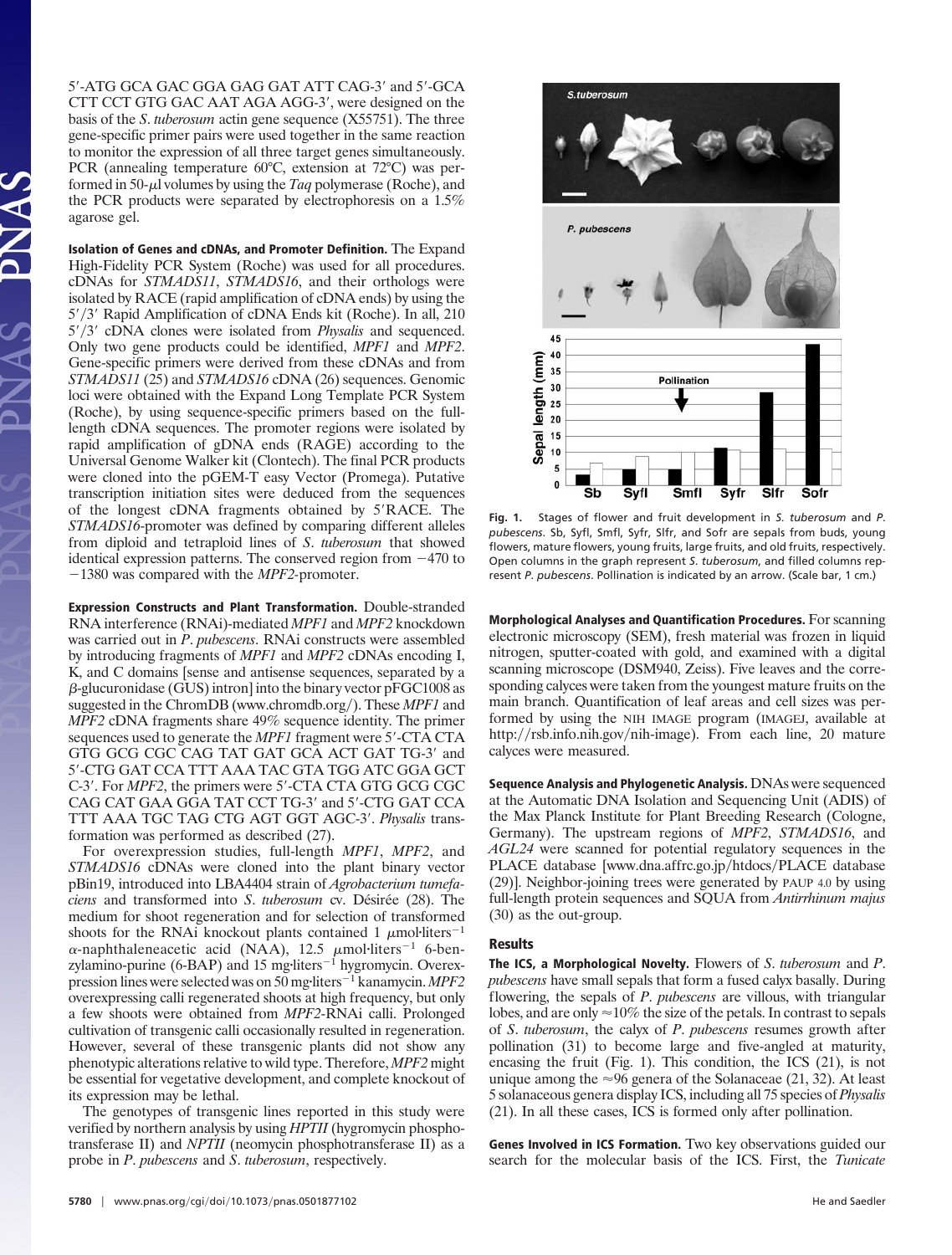

**Fig. 2.** Analysis of gene expression. The Northern blot studies were performed with total RNA derived from *S. tuberosum* Désirée (A), *S. macrocarpon* (*B*), *P*. *pubescens* (*C*), and *P*. *peruviana* (*D*). The graphs show relative mRNA levels: all values are expressed with respect to the STMADS16 (STMADS11)/ Actin ratio in wild-type leaves, which was set to 1. Open bars represent *STMADS11*, and filled bars stand for *STMADS16* or their orthologs in the species as indicated. Ssb, Ssfl, Slb, and Slfl in *B* are sepals from small buds, small flowers, large buds, and large flowers, respectively, and L stands for leaves. Other abbreviations are as in the legend to Fig. 1.

phenotype in *Zea mays*, where the kernels are enclosed by glumes (21, 33, 34), apparently results from ectopic expression of the vegetative-specific MADS-box gene *ZMM19*, a *STMADS11-*like gene (35), in mutant inflorescences (21). Second, overexpression of another *STMADS11*-like gene, *STMADS16* from *S*. *tuberosum*, in *N*. *tabacum* results in the formation of leaf-like sepals (25). Therefore, a *STMADS11*-like gene, such as an ortholog of *STMADS16*, seemed likely to be involved in ICS formation in *Physalis*.

We isolated cDNAs for *STMADS11* family members from *P*. *pubescens*, *P*. *peruviana*, *S*. *macrocarpon*, and *S*. *tuberosum*. Molecular phylogeny revealed that these genes fall into the *STMADS16* and *STMADS11* subclades within the *STMADS11*-superclade (Fig. 7, which is published as supporting information on the PNAS web site). Overexpression of members of the subclades *ZMM19* (21), *SVP* (21), and *AGL24* (21, 36) in *Arabidopsis thaliana* generates enlarged, leaf-like sepals and thus suggests that they have common functions. Overexpression of *STMADS16* does not give rise to this trait in *Arabidopsis* (data not shown), but, if the gene is overexpressed in the solanaceous *N*. *tabacum*, foliose sepals are formed (25). This result supports the idea that a *STMADS16* ortholog might be involved in ICS formation in *Physalis*. The *Physalis* orthologs of *STMADS11* and *STMADS16* were designated *MPF1* and *MPF2*, respectively, and the gene pair *STMADS11*/*MPF1* was used as a control throughout the study. Both orthologous pairs are present as single-copy genes, as revealed by Southern analysis (refs. 25 and 26 and Fig. 8, which is published as supporting information on the PNAS web site).

**Heterotopic Expression of MPF2 Is Essential for ICS Formation.** *STMADS11* and *MPF1* are expressed in leaves and in sepals of *Solanum* and *Physalis* species (Fig. 2). *STMADS16*, however, is expressed only in vegetative tissues in *S*. *tuberosum* (ref. 25; verified by RT-PCR in the present study; data not shown), although its ortholog *MPF2* is expressed highly in leaves and at an  $\approx$  5-fold lower level in sepals (Fig. 2A and C) and other floral organs of *Physalis* (data not shown). Similar expression patterns for *STMADS16-*orthologous genes are also observed in *P*. *peruviana* and *S*. *macrocarpon* (Fig. 2 *B* and *D*). The observed expression patterns correlate with the presence or absence of enlarged sepals: *S*. *tuberosum* does not express *STMADS16* in floral tissues and displays neither ICS nor leaf-like sepals, whereas species that express orthologs of *STMADS16* in floral organs, like *P*. *pubescens* and *P*. *peruviana*, show the ICS, or have foliose sepals, like *S*. *macrocarpon* (ref. 21 and Fig. 2). If restriction of the *STMADS16* expression pattern to vegetative tissues represents the ancestral state, then heterotopic expression of *MPF2* in floral organs, and hence ICS formation, seems to be the derived state. We tested this hypothesis by analyzing the consequences of down-regulation of *MPF2* in transgenic *Physalis* plants using the RNAi technology, and by overexpressing *MPF2* and *STMADS16* in transgenic *S*. *tuberosum*.

**MPF2 Function Is Required for ICS.** RNA interference has been shown to be an efficient tool for gene silencing, affecting gene expression, mRNA degradation, or mRNA translation (37). In six of the eight *35S*::*MPF2*-RNAi transgenic *Physalis* plants, leaf size is reduced and formation of the ''Chinese lantern'' structure is impaired relative to wild type. Indeed, in the most severely affected line, Ko45, no ICS is formed (Fig. 3*A*and *B*). Except in the case of Ko27, the reduction in the sizes of leaves and calyces correlates well with the extent to which *MPF2* RNA levels are reduced. In Ko27, the translation of *MPF2* RNA might also have been affected (Fig. 3 *A*–*C*). Downregulation of *MPF2* by RNAi expression is specific, because transcripts of *MPF1*, the closest relative of *MPF2*, are not affected in the transgenic plants (Fig. 3*C*).

Interestingly, in the lines Ko34 and Ko45, in which ICS is drastically reduced or absent, a small amount of *MPF2* RNA is still detectable by multiple rounds of RT-PCR in the flowers, although Northern analysis failed to reveal gene expression (Fig. 3 *C* and *D*). This finding indicates that plant survival might depend on a residual level of *MPF2* expression (Fig. 3*D*), perhaps explaining the difficulties we encountered in obtaining transgenic knockout lines (see *Materials and Methods*).

SEM reveals that epidermal cell size in the leaves and sepals of the transgenic RNAi line Ko45 is increased by 10–30% compared with wild type (Fig. 9, which is published as supporting information on the PNAS web site), despite the overall reduction in the size of these organs (Fig. 3 *A* and *B*). This finding suggests that MPF2 negatively controls cell elongation in *Physalis* leaves and in sepals. Because cells become larger and organs smaller after downregulation of MPF2 function, it seems that MPF2 positively controls cell proliferation in the wild type. This assumption is supported by observations made on transgenic potato plants, which overexpress *MPF2* and *STMADS16*, as shown below.

**MPF2 Inhibits Cell Expansion and Promotes Cell Division.** *35S*::*MPF2* or *35S*::*STMADS16* transgenic *<sup>S</sup>*. *tuberosum* plants form enlarged leaf-like calyces (Fig. 4*A*). SEM observations demonstrate two striking alterations in both *35S*::*MPF2* and *35S*::*STMADS16* transgenic sepals: the density of stomata is dramatically increased (Fig. 4*Bc*) as on the surface of the wild-type leaf (data not shown), and cell size is decreased by at least 50% (Fig. 4*Bc*). Given that the organ is larger and the cell size is smaller, MPF2 seems to promote cell division and to inhibit cell expansion in sepals of the transgenic potato plants. These observations support the results of our *MPF2*- RNAi analysis in *Physalis* and corroborate the key role of *MPF2* in ICS formation.

In contrast to *MPF2*, the related *Physalis* gene *MPF1*, which belongs to the *STMADS11* rather than to the *STMADS16* subclade (Fig. 7), does not affect ICS formation when inhibited using RNAi in *Physalis* (data not shown). Furthermore, when *MPF1* is overex-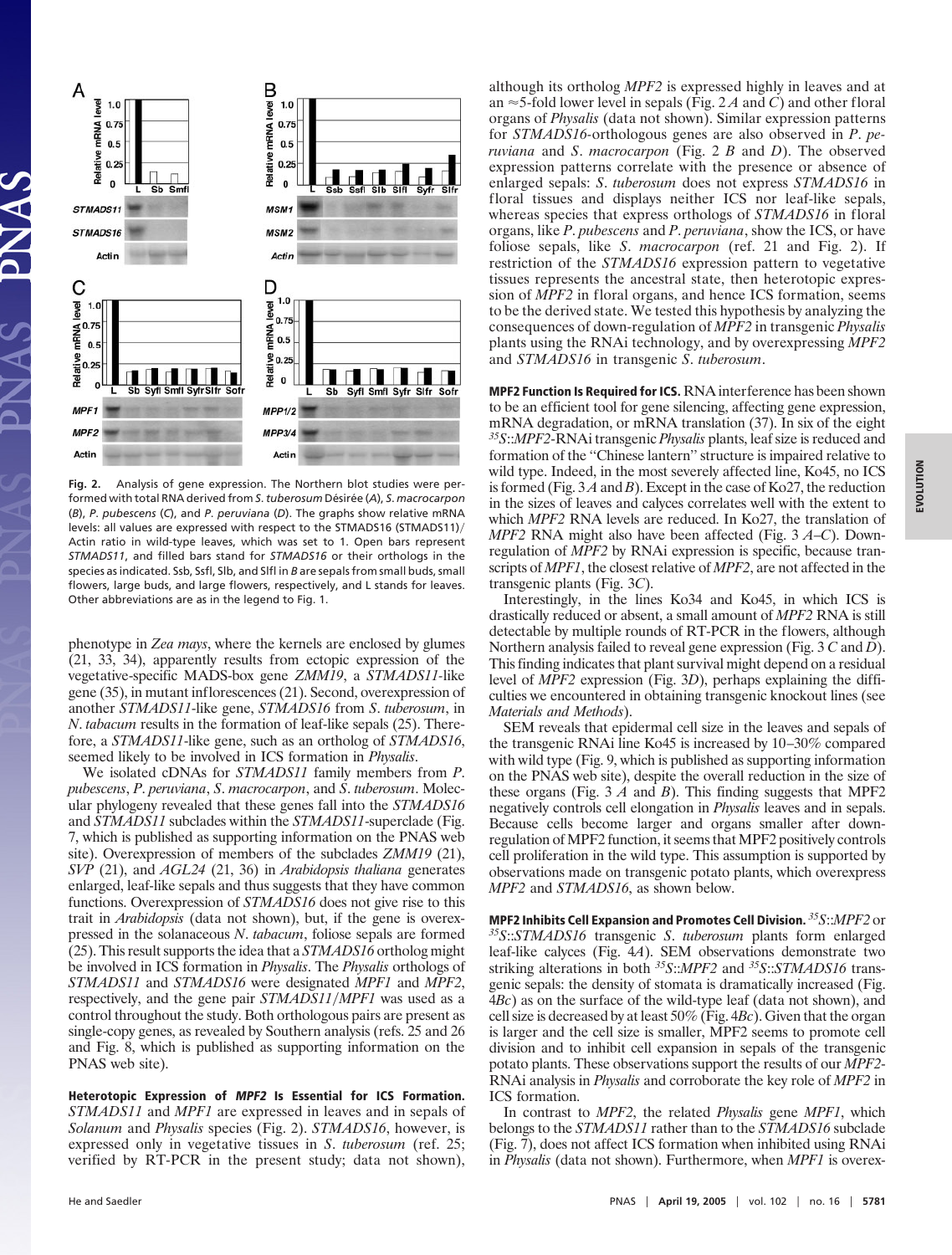

**Fig. 3.** MPF2 is essential for ICS formation. (*A*) Leaf size and ICS formation in the two *MPF2*-RNAi transgenic *Physalis* lines Ko34 and Ko45 compared with wild type. Shown are leaf sizes (*Left*) and calyx sizes (*Right*) during development. (*B*) Quantification of phenotypic variations among the eight *MPF2*- RNAi transgenic plants obtained. (*Left*) The relative leaf area is given; the average area of five wild-type leaves was set to 1. (*Right*) The average length of 20 mature calyces. Error bars indicate standard deviations. (*C Lower*) Northern blot analysis of RNA from leaves and flowers of wild-type and transgenic plants using the gene-specific probes indicated. (*Upper*) Expression of *MPF1* and *MPF2* in *MPF2-*RNAi plants was quantified relative to wild-type levels by using 18S rDNA for normalization. Open bars, *MPF1*; filled bars, *MPF2*. (*D*) Multiplex RT-PCR analysis of *MPF2*-RNAi plants. The expected lengths of fragments derived from the three templates *actin*, *MPF1*, and *MPF2* are 1130, 690, and 488 bp, respectively. In *MPF2*-RNAi lines, only low levels of RNA are detectable with RT-PCR. DNase I-treated total RNA was used as a negative control in the first lane. M, DNA size marker.

pressed in potato (Fig. 4*A*), calyx size, epidermal cell size, and cell number are not affected (Fig. 4*Bb*). These observations thus support the specificity of MPF2 function in ICS formation.

**MPF2 Is Required for Male Fertility.** Although *MPF1* RNAi transgenic *Physalis* plants are perfectly fertile, severely affected transgenic RNAi *MPF2* knockout lines, like Ko45, are almost entirely sterile. The wild-type stigma shown in Fig. 5 is loaded with pollen, and the developing berry displays good seed set (Fig. 5 *A*–*C*). In contrast, the transgenic line Ko45 shows very little pollen on the stigma and only occasional fertilization of ovules (Fig. 5 *E*–*G*). In



**Fig. 4.** Effects of overexpression of *MPF2* in transgenic lines of *S*.*tuberosum*. (*A*) Phenotypes of wild-type and transgenic *S*. *tuberosum* plants. Flowers and fruits from wild-type and transgenic plants (genotypes indicated above the panels) are shown. (*Far Right*) Sepals from wild-type (left) and *35S*::*MPF2* plants (right). (*B*) SEMs of the abaxial epidermis of mature flowers and quantification of cell size relative to the wild type. The number of cells measured is given in the columns. (*Ba*) Wild type. (*Bb*) *35S*::*MPF1* plant. (*Bc*) 35S:: *MPF2* plant. (Scale bar, 20  $\mu$ m.)

 $F<sub>2</sub>$  plants grown from the few seeds obtained by selfing, the traits small leaves, small ICS, and reduced male fertility cosegregated with the transgene. However, upon fertilization with wild-type pollen, berries developed normally, although they remained tightly enwrapped by the calyx (Fig. 5*H*), in marked contrast to the



**Fig. 5.** MPF2 is a component of male fertility. (*A*) Wild-type flower. (*B*) Stigma covered with pollen. (*C*) Unripe berry cut open to reveal the developing seeds. (*D*) Berry inside ICS (front portion removed). (*E*) Flower from transgenic line Ko45. (*F*) No pollen on stigma. (*G*) Unripe berry cut open to reveal the unfertilized ovules. One developing seed is indicated by the arrow. (*H*) Berry on Ko45 plant fertilized with wild-type pollen. ICS (partially removed) develops tightly around the berry. [Scale bars: 6 mm (*A* and *E*), 1 mm (*B*, *C*, *F*, and G), and 1 cm (*D* and *H*).]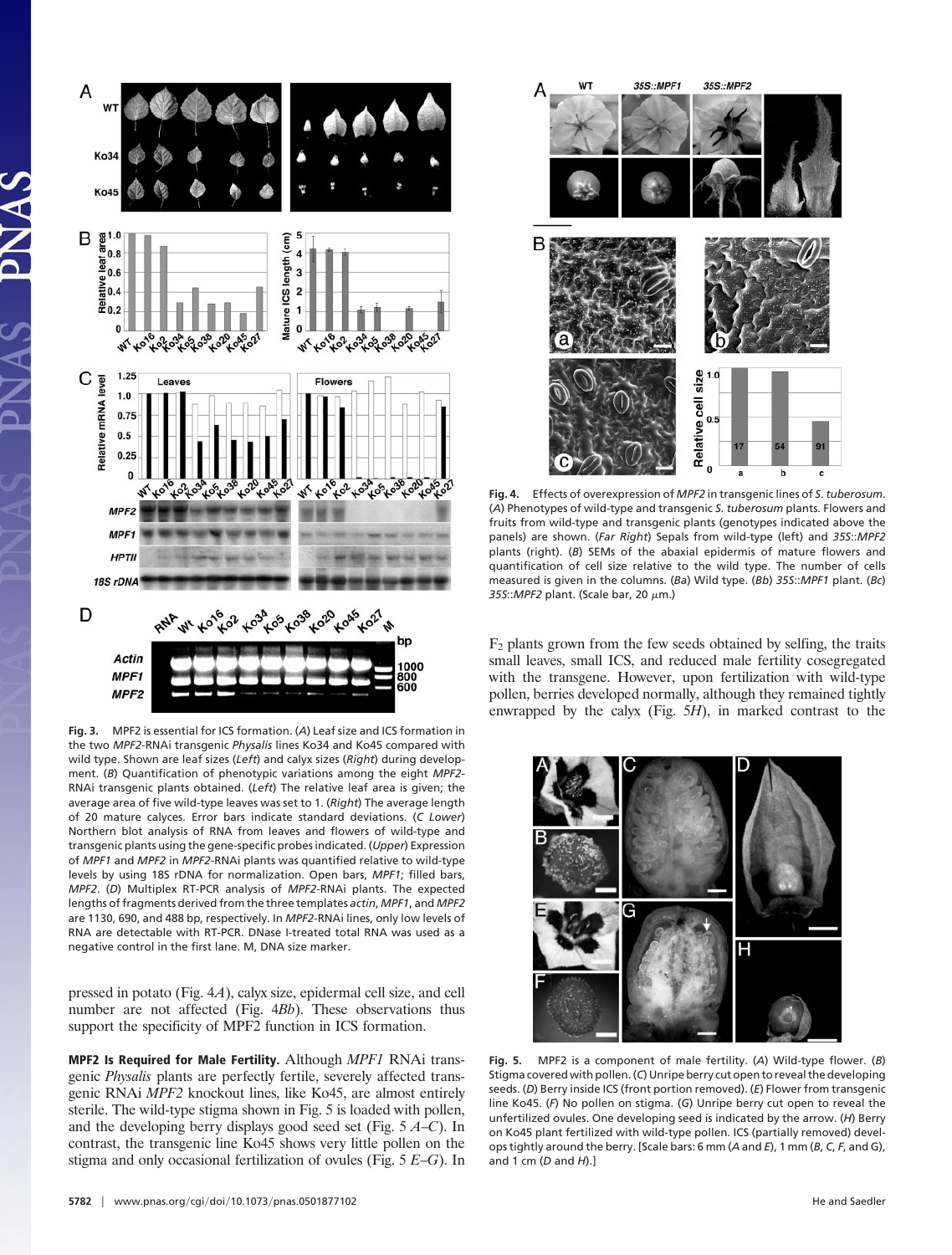

**Fig. 6.** Gene structures of *STMADS16* and *MPF2* (*A*) and comparison of their promoters (*B*). (*A*) The solid boxes indicate exons, and the 5- and 3- UTRs are depicted as open boxes. M, MADS-box (DNA-binding domain); I, intervening domain; K, keratin-like domain; C, C-terminal domain. The arrows indicate putative transcription initiation sites. Sites of sequence divergence in the promoters are highlighted by solid (*STMADS16*) or dashed lines (*MPF2*). The  $\times$  symbols indicate CArG boxes in the *STMADS16*-promoter. (*B*) Bold uppercase letters indicate matching sequences, small and capital letters show divergence, and dashes reveal gaps. 5- UTRs and part of the first translated exons are boxed. The two arrows show the putative transcription initiation sites. N10-like CArG boxes (underlined) are found only in *STMADS16*. The bold uppercase letters above the DNA sequence indicate protein sequences. The vertical line at around -560 highlights the position at which the sequences of *MPF2* (*P*. *pubescens*) and *MPP3* (*P*. *peruviana*, data not shown) deviate strongly from that of *STMADS16*.

balloon-like ICS formed in wild type *Physalis* (Fig. 5*D*). Thus, female fertility is not affected in the RNAi lines, but MPF2, in addition to its role in ICS, has apparently been integrated into the male fertility program during the evolution of *Physalis*.

**Heterotopic Expression of MPF2 Correlates with Changes in the Promoter Sequence.** Recruitment of a STMADS16-like function for the establishment of the ICS in *Physalis* during evolution might have occurred in response to mutations in a transacting regulator of *MPF2* expression or to changes in cis-regulatory elements of the *MPF2* gene itself. A comparison of the molecular structure of the *STMADS16* and *MPF2* genes revealed that the organization of the transcription units, and the respective coding sequences, are highly conserved. This finding is in marked contrast to the poor conservation seen in their promoter regions (Fig. 6): although the coding sequences are 86% identical, the promoter regions show only 42% sequence identity. Intriguingly, four CArG-boxes [MADS-box protein-binding motifs (38)] are present in the *STMADS16* upstream region but absent in the corresponding part of *MPF2* (Fig. 6). This finding suggests that the promoter regions and the coding sequences of these genes have been subjected to different selective pressures during evolution. This finding is in accord with the functional similarity between the two genes in leaves as contrasted by the differences in their expression in the flowers of *S*. *tuberosum* and *P*. *pubescens*.

Unlike *STMADS16* and *MPF2*, the orthologous gene pair *STMADS11* and *MPF1* exhibit similar expression patterns (Fig. 2), suggesting that their promoters are structurally related. Indeed, both promoters contain CArG-boxes and share 60% DNA sequence identity (C.H. and H.S., unpublished data).

Thus, the sequence divergence between the *MPF2* and *STMADS16* promoters could be responsible for the heterotopic expression of *MPF2* in *Physalis*, although this assumption needs to be verified functionally.

## **Discussion**

Gene duplication and subsequent alterations in cis-regulatory elements are often postulated to account for the evolution of new morphological features in related genera or species (7). The ICS of *Physalis* seems to be an unusual case in that it does not involve gene duplication. Here, it seems that changes in promoter structure alone were sufficient to ensure heterotopic expression of *MPF2*. *MPF2* encodes a MADS-box transcription factor that, like other MADSbox proteins in other tissues (25, 39–41), influences sepal size by controlling cell division and cell elongation.

Heterotopic *MPF2* expression is essential for ICS formation, but a signal from the developing fruit is also required for the Chinese lantern to form, because MPF2 function in controlling cell division and elongation in sepals depends on successful fertilization in *Physalis*. The precise nature of this signal is not clear; possibly, hormones can take on this role, because developing fruits produce cytokinins and gibberellins, which are known to promote either cell division or cell elongation (42–44). *MPF2* RNA is present in the sepals before pollination, and therefore the control event is likely